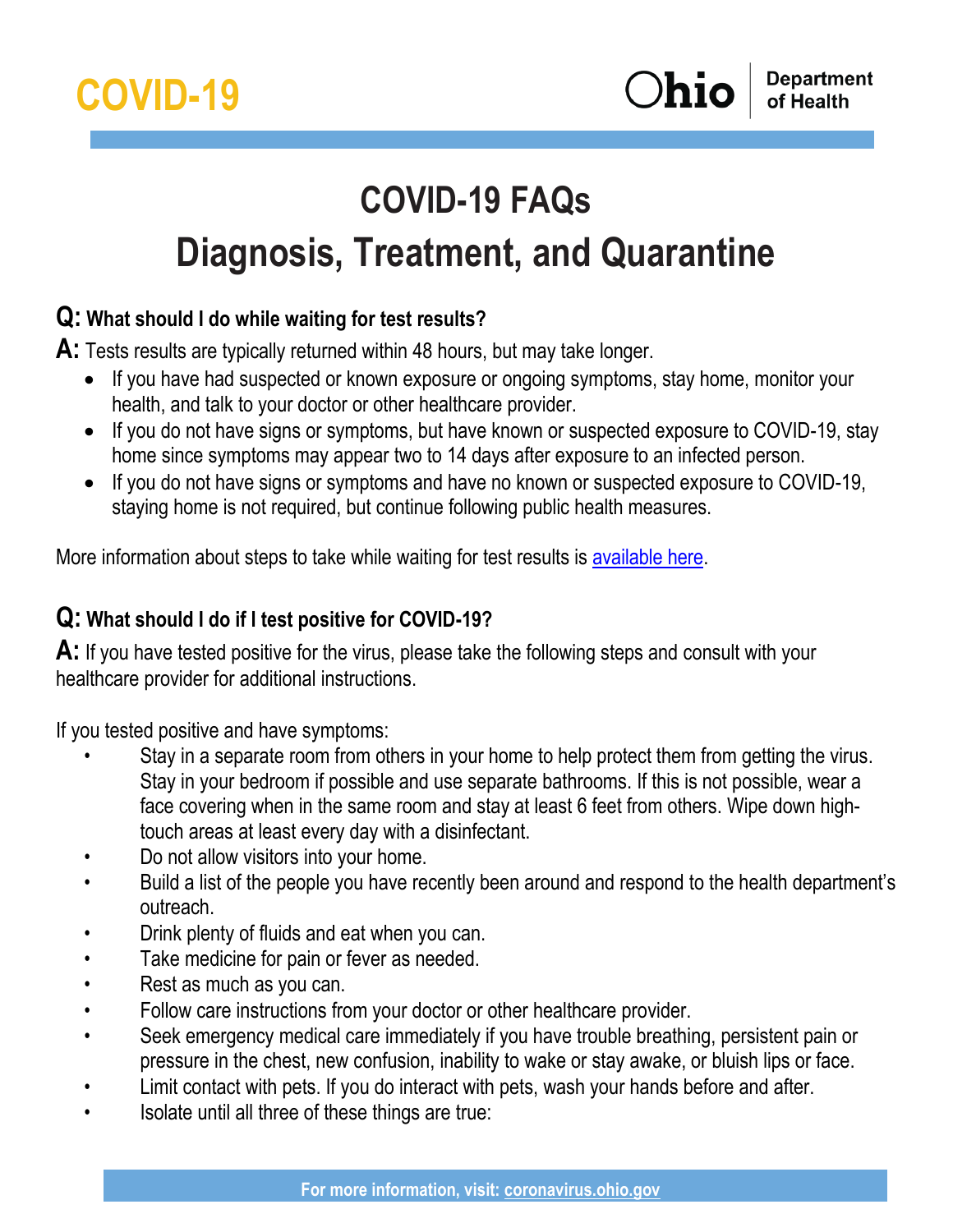- $\circ$  Your symptoms are better.
- $\circ$  It has been 10 days since you first felt sick.
- $\circ$  You have had no fever for at least 24 hours without using fever-reducing medicine.

If you tested positive but do not have symptoms:

- Stay home for 10 days after the date you were tested. Symptoms could develop later.
- If you develop symptoms during those 10 days, stay home until all three of these things are true:
	- $\circ$  Your symptoms are better.
	- $\circ$  It has been 10 days since you first felt sick.
	- $\circ$  You have had no fever for at least 24 hours without using medicine that lowers fever.

Visit [coronavirus.ohio.gov](https://coronavirus.ohio.gov/wps/portal/gov/covid-19/home) for more information about [testing](https://coronavirus.ohio.gov/static/MHSF/COVID-19-Ohio-Testing-FAQ.pdf) and [quarantining,](https://coronavirus.ohio.gov/static/docs/COVID-19-Quarantine-FAQs.pdf) as well [as tips for how to](https://coronavirus.ohio.gov/static/contacttracing/Steps-While-Wait-Test-Results.pdf)  [safely stay at home and away from others.](https://coronavirus.ohio.gov/static/contacttracing/Steps-While-Wait-Test-Results.pdf)

#### **Q: If I test positive, how can I protect others?**

**A:** If you test positive, keep your distance from those in your household and outside of your household.

Stay in your bedroom and use a bathroom separate from the one used by other members of your household, if possible. Clean and sanitize frequently. Wear a face mask when around others and try to stay at least 6 feet away.

Have someone else in the home prepare meals and leave them outside your bedroom door. Don't share bedding, towels, dishes, or water bottles with others. If something is shared, wash it with soap and water before each use by a different person.

Click here for a [checklist on what to do if under quarantine.](https://coronavirus.ohio.gov/wps/portal/gov/covid-19/checklists/english-checklists/if-youre-isolated-quarantined-covid-19-checklist)

#### **Q: If I test positive, who should I notify?**

**A:** If you test positive for COVID-19, your healthcare provider will contact you to let you know that you tested positive and notify your local health department. The local health department will then notify the Ohio Department of Health so your case is added to the [state's data](https://coronavirus.ohio.gov/wps/portal/gov/covid-19/public-health-advisory-system).

A public health worker who is performing [contact tracing](https://coronavirus.ohio.gov/static/contacttracing/Preparing-for-Contact-Tracing.pdf) will reach out to you to create a list of who you have been in close contact with and potentially exposed to the virus. The [local health department](https://odh.ohio.gov/wps/portal/gov/odh/find-local-health-districts) will notify anyone who may have been exposed and provide instructions. Contact tracers will not disclose your identity to your contacts; however, if you test positive, you are encouraged to notify people you have been around if you feel comfortable doing so, so they respond to the outreach and begin to stay home, too.

Information on how to prepare for contact tracing, including a sample sheet for listing close contacts, is [available here.](https://coronavirus.ohio.gov/static/contacttracing/Preparing-for-Contact-Tracing.pdf)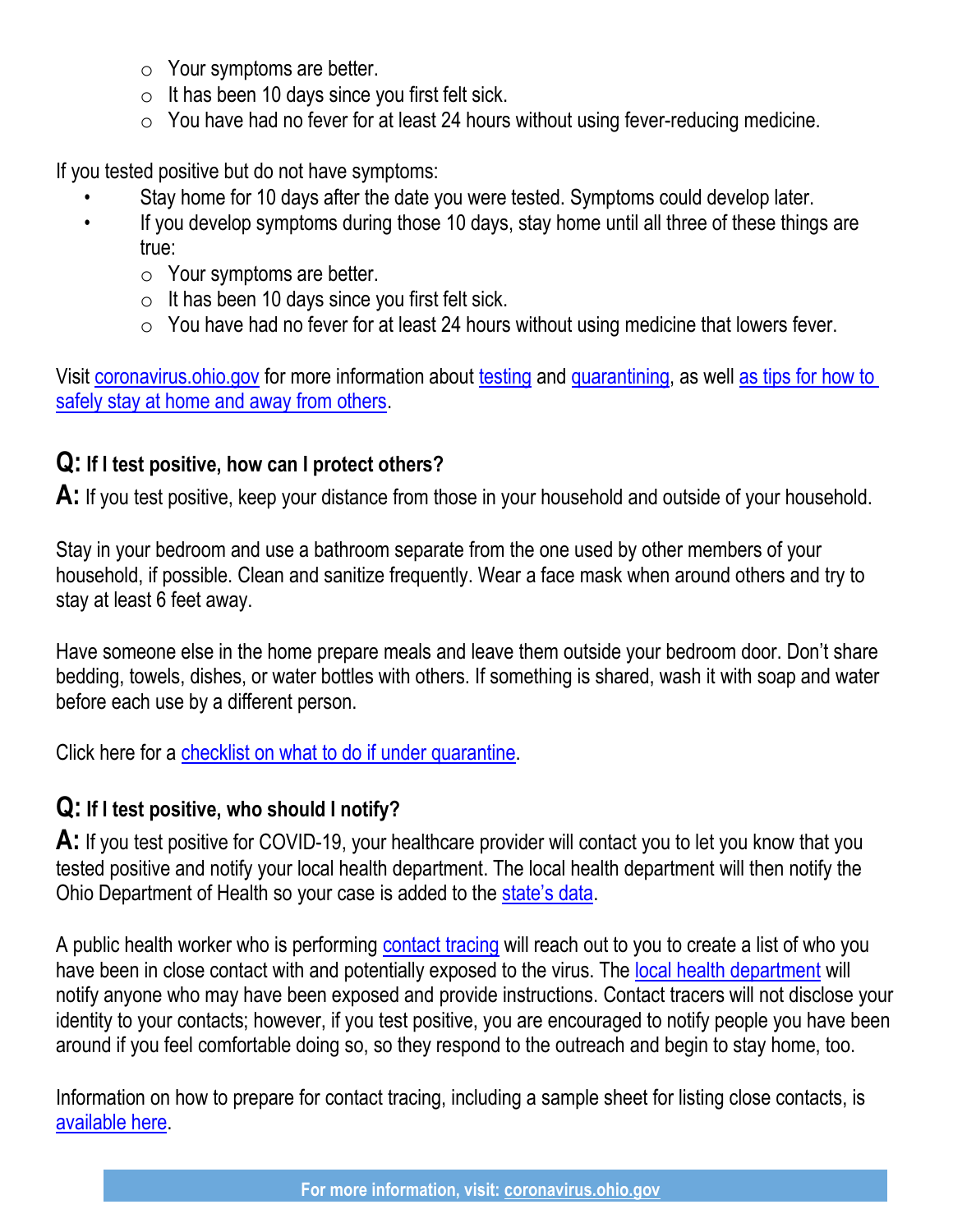# **Q: How long do I really have to quarantine?**

A: The Ohio Department of Health updated quarantine timelines, based on Centers for Disease Control [and Prevention \(CDC\) guidance,](https://www.cdc.gov/coronavirus/2019-ncov/more/scientific-brief-options-to-reduce-quarantine.html) for those who may have been exposed to coronavirus but are not showing symptoms. While a 14-day quarantine is still recommended, the new guidelines include two options depending on the situation:

- 10-day quarantine that does not require testing, provided there are no symptoms. Testing at least eight days into the quarantine period is recommended to increase certainty of no infection.
- Seven-day quarantine if test results are negative, provided there are no symptoms and the test was performed at least five days after the potential exposure.

The Ohio Department of Health continues to recommend a 14-day quarantine for many Ohioans, especially if any at-risk populations are involved or there is a risk for high spread based on the setting. The full 14-day period is recommended for people who:

- Live in, work at, or visit congregate living facilities, such as nursing homes.
- Work in places with a large number of employees.
- Spend time in other settings in which COVID-19 could spread extensively.
- Have contact with people at increased risk for severe illness from COVID-19.

For more information about the [updated quarantine guidance,](https://coronavirus.ohio.gov/wps/portal/gov/covid-19/resources/news-releases-news-you-can-use/covid-19-update-12-04-20) visit [coronavirus.ohio.gov](https://coronavirus.ohio.gov/wps/portal/gov/covid-19/home) or [cdc.gov/coronavirus.](https://www.cdc.gov/coronavirus/2019-ncov/index.html?CDC_AA_refVal=https%3A%2F%2Fwww.cdc.gov%2Fcoronavirus%2Findex.html)

## **Q: Why do I have to quarantine if I don't have any symptoms? What counts as "close contact"?**

**A:** People who are not fully vaccinated and have been in close contact with someone who has an active COVID-19 case are asked to stay home and stay away from others because symptoms may not appear immediately.

Close contact includes:

- Standing within 6 feet for at least 15 minutes over a 24-hour period, with or without a face mask.
- Direct physical contact.
- Shared utensils.
- A nearby cough or sneeze.
- Home care for someone who is sick with COVID-19.

People do not have to quarantine if they have been fully vaccinated against the disease and show no symptoms, according to the Centers for Disease Control and Prevention (CDC). However, if you live in a group setting, like a group home, you should stay away from others for 14 days and get tested, even if don't have symptoms and/or are vaccinated.

Visit coronavirus.ohio.gov for [frequently asked questions about quarantine.](https://coronavirus.ohio.gov/static/docs/COVID-19-Quarantine-FAQs.pdf)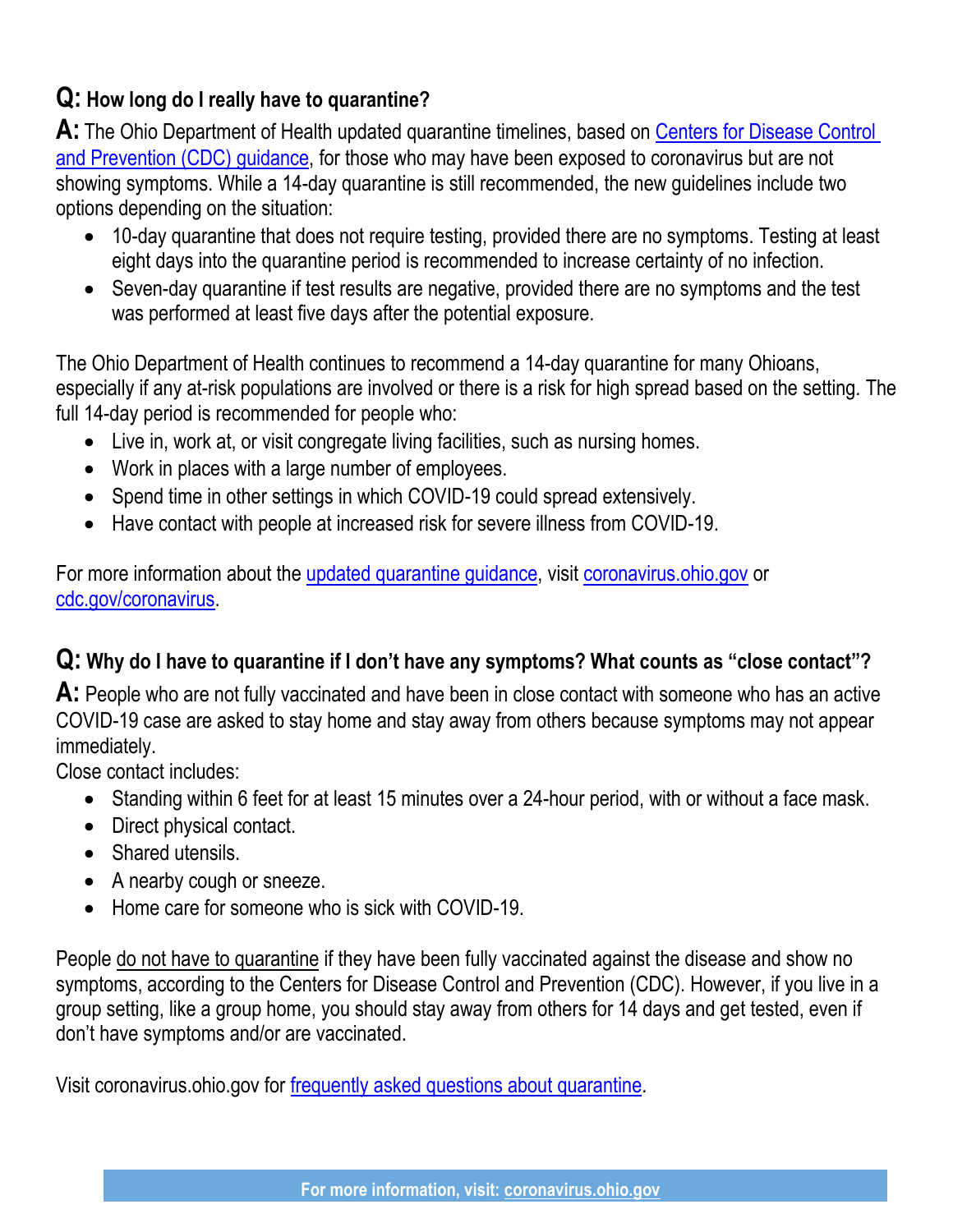# **Q: What should I do if I think I have been exposed to COVID-19?**

**A:** Local health departments will contact anyone who has been determined to have been in close contact with someone who has tested positive for coronavirus. Close contact is generally defined as being within 6 feet of a person who is infected for a period of 15 minutes or more over a 14-hour period, with or without masks, depending upon the exposure level and setting.

Those who have been exposed will be instructed to self-quarantine and monitor their symptoms for cough, fever, and shortness of breath. If they show no symptoms, after a specific period of time, their quarantine lifts. If these individuals do begin to show symptoms, they should contact their healthcare provider for additional instruction, including [testing options.](https://coronavirus.ohio.gov/wps/portal/gov/covid-19/testing-ch-centers)

[Click here to learn more about contact tracing](https://coronavirus.ohio.gov/static/contacttracing/Preparing-for-Contact-Tracing.pdf) and how to contact your [local health department.](https://odh.ohio.gov/wps/portal/gov/odh/find-local-health-districts)

## **Q: When can I return to work after quarantine?**

**A:** Check with your employer for your company's specific guidelines regarding return-to-work policies after testing positive for COVID-19 or quarantining because of close contact. Employees with COVID-19 who have stayed home can stop home isolation and return to work when they have met one of the sets of criteria found [here.](https://www.cdc.gov/coronavirus/2019-ncov/hcp/disposition-in-home-patients.html)

Some general guidance from the Centers for Disease Control and Prevention (CDC):

- If you had symptoms of COVID-19, you can end your home isolation and return to work when all of the following criteria have been met:
	- $\circ$  At least 10 days have passed since your symptoms first appeared.
	- $\circ$  At least 24 hours have passed since you last had a fever without using fever-reducing medication.
	- $\circ$  All of your symptoms have improved.
- If you had a severe case of COVID-19 or if you are immunocompromised, talk with your healthcare provider for guidance on how long you need to wait to return to work and if any special arrangements are needed.
- If you never had symptoms and are not immunocompromised, you can end your home isolation and return to work when at least 10 days have passed after the date you first tested positive for COVID-19.

For more information, visit the [CDC's guidance for employers](https://www.cdc.gov/coronavirus/2019-ncov/community/communication-plan.html#:~:text=%E2%80%A2%20If%20you%20had%20symptoms,for%20COVID%2D19.) or [resources about returning to work.](https://www.cdc.gov/coronavirus/2019-ncov/daily-life-coping/returning-to-work.html)

## **Q: I've already had COVID-19. Do I still have to quarantine if exposed to it again?**

**A:** Individuals who have tested positive for COVID-19 within the past three months and recovered do not have to quarantine or get tested again as long as they do not develop new symptoms. People who develop symptoms again within three months of their first bout of COVID-19 may need to be tested again if there is no other cause identified for their symptoms, according to the CDC.